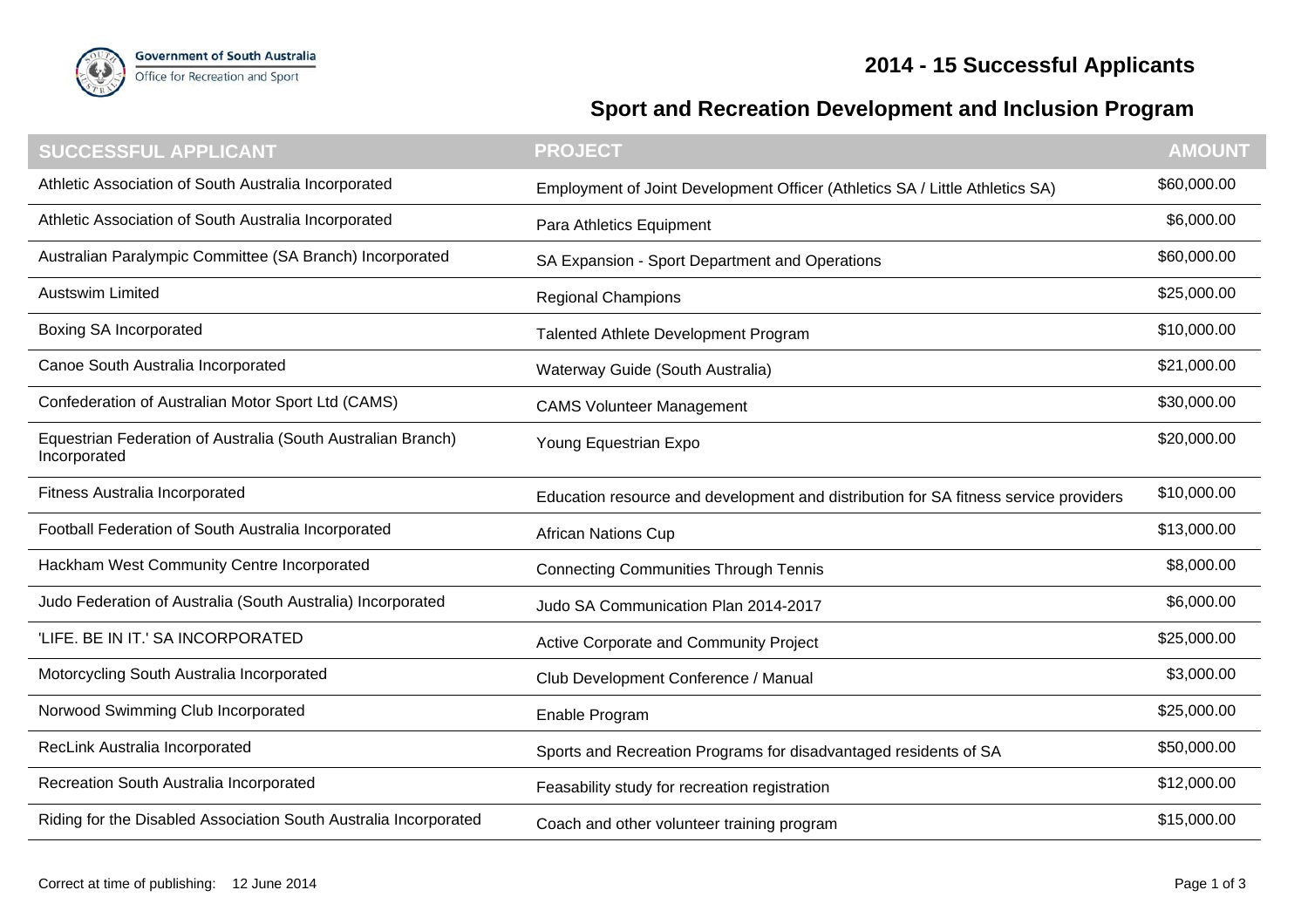| SUCCESSFUL APPLICANT                                                  | <b>PROJECT</b>                                                         | <b>AMOUNT</b> |
|-----------------------------------------------------------------------|------------------------------------------------------------------------|---------------|
| Rowing South Australia Incorporated                                   | Education and 'Starclub' Club Development Program                      | \$17,400.00   |
| South Australian Croquet Association Incorporated                     | State-wide Croquet Program                                             | \$30,000.00   |
| South Australian Netball Association Incorporated                     | Netball SA Membership and Database Improvement Plan                    | \$40,000.00   |
| South Australian Rugby Union Limited                                  | 2014 Twilight Sevens Series                                            | \$10,000.00   |
| South Australian Rugby Union Limited                                  | 2015 Women's Talent Identification Program                             | \$7,500.00    |
| South Australian Volleyball Association Incorporated                  | Spikezone Mini Volleyball                                              | \$25,000.00   |
| South Australian Volleyball Association Incorporated                  | Northern Junior League                                                 | \$15,000.00   |
| South Australian Volleyball Association Incorporated                  | Beach Volleyball World Championship (men) for people with a disability | \$5,000.00    |
| South Australian Water Polo Incorporated                              | Officials Development Program                                          | \$10,000.00   |
| South Australian Water Polo Incorporated                              | Flippa Ball program in the Southern suburbs                            | \$22,000.00   |
| Squash Rackets Association of South Australia Incorporated            | <b>Athlete Support Systems</b>                                         | \$8,500.00    |
| Surfing South Australia Incorporated                                  | Surfing SA Development Surfing and High Performance Program            | \$30,000.00   |
| Swimming South Australia Incorporated                                 | Regional Development and Education Program                             | \$10,000.00   |
| Swimming South Australia Incorporated                                 | Ready Set Race                                                         | \$20,000.00   |
| The Australian and New Zealand Sports Law Association<br>Incorporated | 2014 ANZSLA Annual Conference - Adelaide, South Australia              | \$15,000.00   |
| The South Australian Cricket Association Incorporated                 | Junior Cricket - North Western Adelaide                                | \$15,000.00   |
| The South Australian Cricket Association Incorporated                 | Scorpion Cup                                                           | \$20,000.00   |
| The South Australian Cricket Association Incorporated                 | Physical Disability Cricket Program                                    | \$13,000.00   |
| The South Australian Cricket Association Incorporated                 | Crickets Regional and Remote 5-Year Indigenous Plan                    | \$13,000.00   |
| The South Australian Cycling Federation Incorporated                  | <b>CSA Event Management</b>                                            | \$55,000.00   |
| The South Australian Little Athletics Association Incorporated        | Dropout rate (Churn Rate) Study Little Athletics in SA                 | \$30,000.00   |